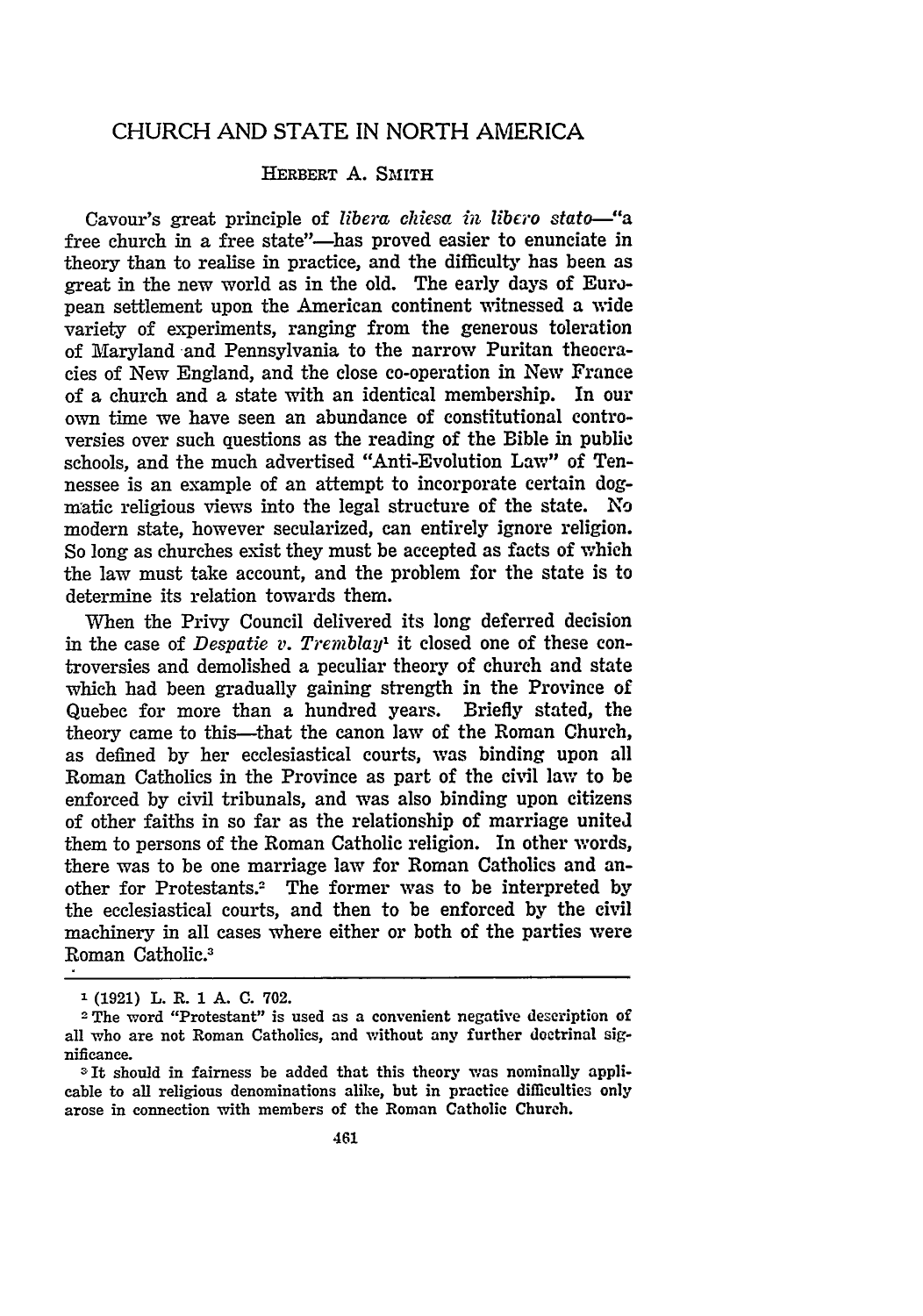As a proposition of law this formidable theory was built upon the somewhat slender foundation of a single article in the Civil Code, enacted by the legislature of the old Province of Canada in 1866. The title of the code dealing with marriage begins by enumerating4 various familiar impediments to marriage, such as age, impotency, lack of parental consent, and relationship within certain degrees, the list of prohibited degrees being the same as that of the contemporary English law. Then fol-<br>lows Article 127 in these words: "The other impediments lows Article  $127$  in these words: recognised according to the different religious persuasions, as resulting from relationship or affinity or from other causes, remain subject to the rules hitherto followed in. the different churches and religious communities. The right, likewise, of granting dispensations from such impediments appertains, as heretofore, to those who have hitherto enjoyed it." Article 129 exempts the clergy from the obligation of celebrating marriages which would violate the rules of their respective churches.

The codification of the law upon acutely disputed questions **is** often a thorny matter, and this is clearly one of the cases in which codifiers have refused to codify. No new law is propounded, and no old problems are resolved. Whatever the law was, so it remains, and the elucidation of its meaning is left to the courts. The solution of the difficulty must therefore be found somewhere in the history of Quebec.

It was common ground between the parties that before the cession of Canada the Roman canon law relating to marriage was accepted as part of the French civil law' and administered as such by the civil courts. The canon law included, among other things, a table of prohibited degrees which extended so far as to annul a marriage between fourth cousins, unless the parties had obtained a dispensation from their bishop. In practice this incorporation of the canonical rules into the civil law created no difficulty, since Canada was a country of one religion only, the immigration of Huguenots having been forbidden by the French charter of **1627.** No other worship was tolerated, and the marriage of Protestants within Canada before the cession would have been a legal impossibility. Clearly this could not continue to **be** the law after Canada had become a British colony and a considerable number of Protestants had settled in the country under the protection of the British flag. One of two things must then

462

<sup>4</sup>**Civil** Code of Quebec, articles **115-126.**

<sup>5</sup> It should be noted that **in** France a procedure known as **the** *appol comme d'abus,* corresponding **to** the English writs of prohibition **and** certiorari, enabled **the** secular courts to confine **the** church strictly within their proper limits. No secular lawyers were **allowed** in Canada **under** the French regime, and **the** absence of an educated opinion among **the** French laity doubtless encouraged **the** subsequent **extreme** assertion of **the** ecclesiastical claims.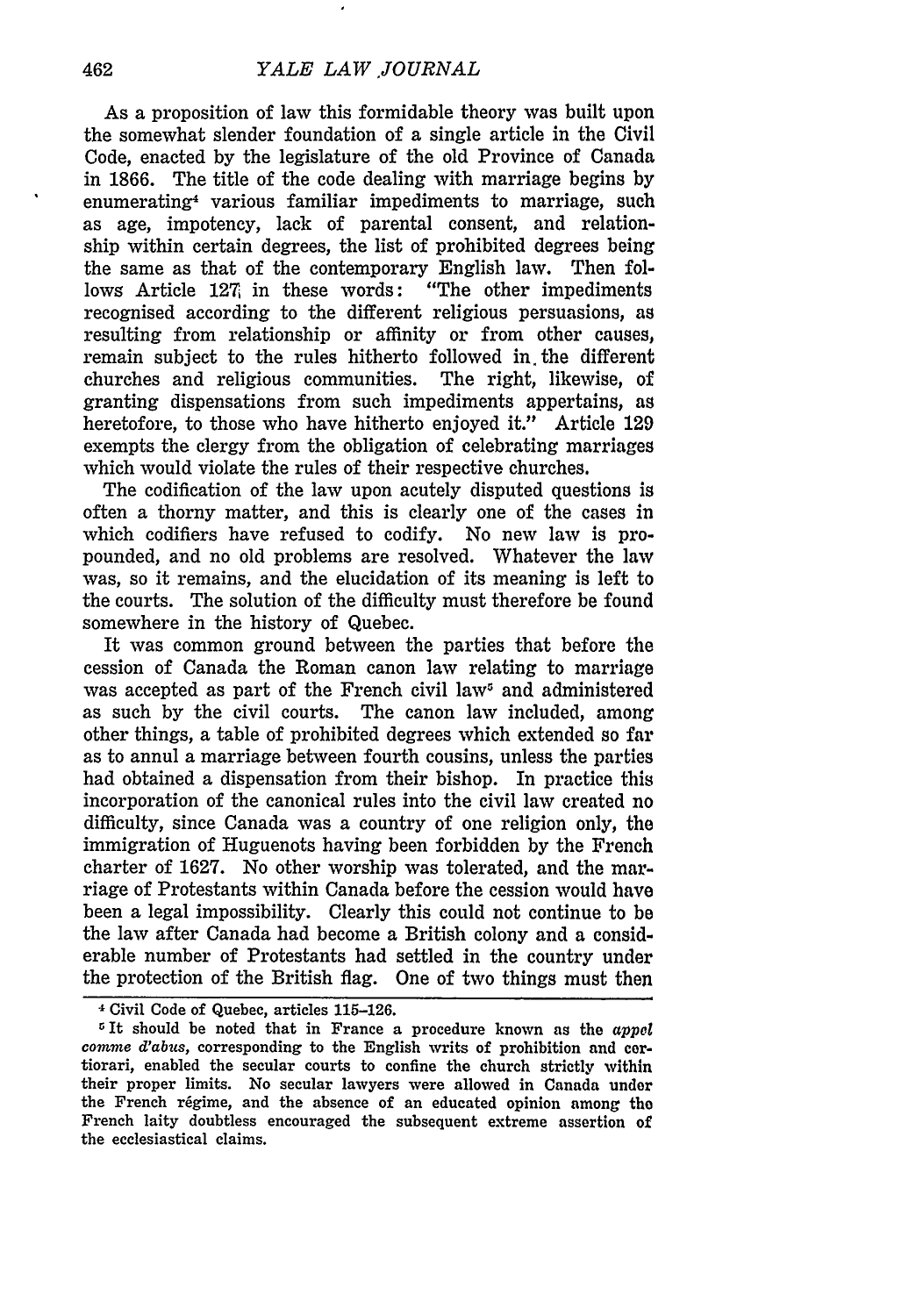have happened. Either the English marriage law of 1540<sup>3</sup> had been introduced **by** the fact of cession as the law uniformly applicable to the whole country, or else there was one marriage law for the old French population and another for the new settlers, cases of mixed marriages being governed **by** the canon law. In order to resolve this question we must consider, in order, such historical documents as are relevant.

The first in point of time are the military articles of capitulation drawn up for the surrender of Quebec in 1759 and of Montreal in **1760.** For the present it will suffice to consider Articles 27, **30** and **31** of the capitulation of Montreal, which are in the following terms:

*27-French Request:* "The free exercise of the Catholic, Apostolic, and Roman religion shall subsist entire, in such manner that all the states and the people of the towns and countries, places, and distant posts shall continue to assemble in the churches, and to frequent the sacraments as heretofore, without being molested in any manner, directly or indirectly. These people shall be obliged by the English government to pay their priests the tithes and all the taxes they were used to pay under the government of His Most Christian Majesty."

*British Reply:* "Granted, as to the free exercise of their religion; the obligation of paying the tithes to the priests will depend on the King's pleasure."

depend on the King's pleasure."<br>
30—French Request: "If, by the treaty of peace, Canada should remain in the power of His Britannic Majesty, His Most Christian Majesty shall continue to name the Bishop of the colony, who shall always be of the Roman communion, and under whose authority the people shall exercise the Roman religion."

*British Reply:* "Refused."

*31-French Request:* "The Bishop shall, in case of need, establish new parishes, and provide for the rebuilding of his Cathedral and his Episcopal palace; and, in the meantime, he shall have the liberty to dwell in the towns or parishes, as he shall judge proper. He shall be at liberty to visit his Diocese with the ordinary ceremonies, and exercise all the jurisdiction which his predecessor exercised under the French dominion, save that an oath of fidelity, or a promise to do nothing contrary to His Britannic Majesty's service, may be required of him."

*British Reply:* "This article is comprised under the foregoing."

Next comes the treaty of Paris, which was a tripartite agreement signed by Great Britain, France and Spain in 1763 in order to provide for the permanent disposal of their respective possessions in North America and the West Indies. In this treaty the important words are those of Article IV:-

"His Britannic Majesty, on his side, agrees to grant the liberty

**6** (1540) **32** Hen. VIII, c. **38.**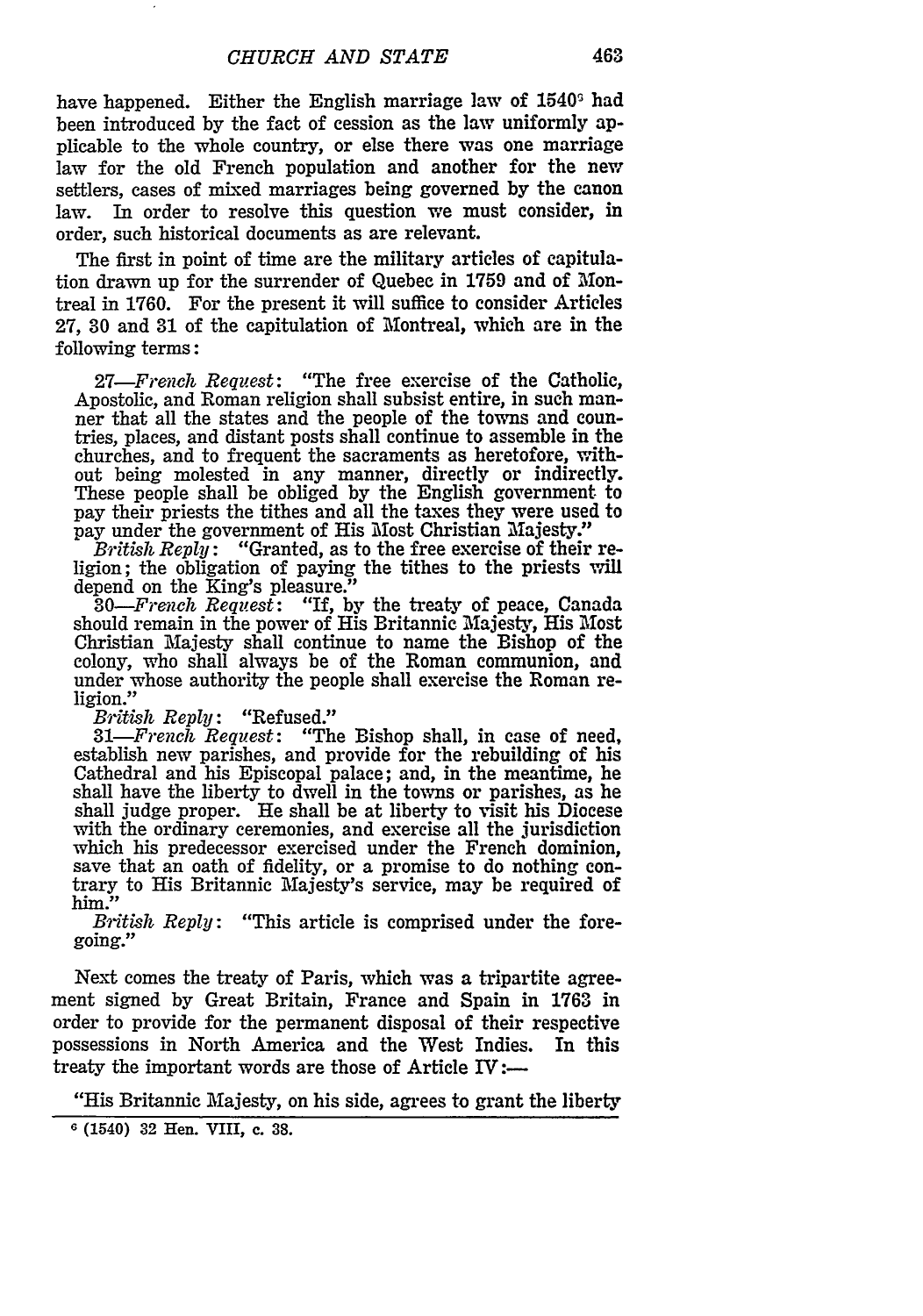of the Catholic religion to the inhabitants of Canada: he will, in consequence, give the most precise and effectual orders, that his new Roman Catholic subjects may profess the worship of their religion according to the rites of the Romish church, as far as the laws of Great Britain permit."

Stopping there for a moment, one or two points call for notice. In the first place, the guarantee of religious liberty is in substantially the same words as those used in the Treaty of Utrecht in 1713, whereby France surrendered to Great Britain the greater part of the present Province of Nova Scotia. Secondly, the words used with regard to Canada in Article IV of the Treaty of Paris are verbally identical with those used in Article XX of the same Treaty providing for the cession of Florida by Spain. The obligation of Article XX descended in the course of the next twenty years to the United States; but neither in Nova Scotia nor in Florida have any claims been put forward on behalf of the Church similar to those maintained in Quebec.

According to English constitutional law the Crown is competent to legislate by proclamation for newly acquired territory until a local legislature is established; and the ratification of the Treaty was quickly followed by a royal proclamation' which defined the limits of the new American possessions and formed the legal basis for the first civil government of Canada as part of the British Empire. The proclamation stated that as soon as possible local legislatures would be set up with power to legislate "as near as may be agreeable to the laws of England, and under such regulations and restrictions as are used in other Colonies." In the meantime courts were to be established "for hearing and determining all causes, as well criminal as civil, according to law and equity, and as near as may be agreeable to the laws of England," with the usual right of appeal to the Privy Council. Clearly it was intended that Quebec, like most other colonies, should be governed by the principles of the English common law.

In the next year a system of civil government was actually set up in Canada, and General Murray was appointed as the first civil governor of the new colony. In the royal instructions' transmitted to him, the attention of the Governor was called to the provisions of the Treaty of Paris and he was bidden (paragraph 28) to "conform with great exactness to the stipulations of the said Treaty in this respect." At the same time he was warned not to go too far. "You are not", he was told (paragraph 32) "to admit of any ecclesiastical jurisdiction of the See of Rome, or any other foreign ecclesiastical jurisdiction whatsoever in the Province under your government." **He** was further urged to do

**<sup>7</sup>**Kennedy, *Documents of the Canadian Constitution,* **18-21.**

**<sup>8</sup>** *Ibid.* at **27.**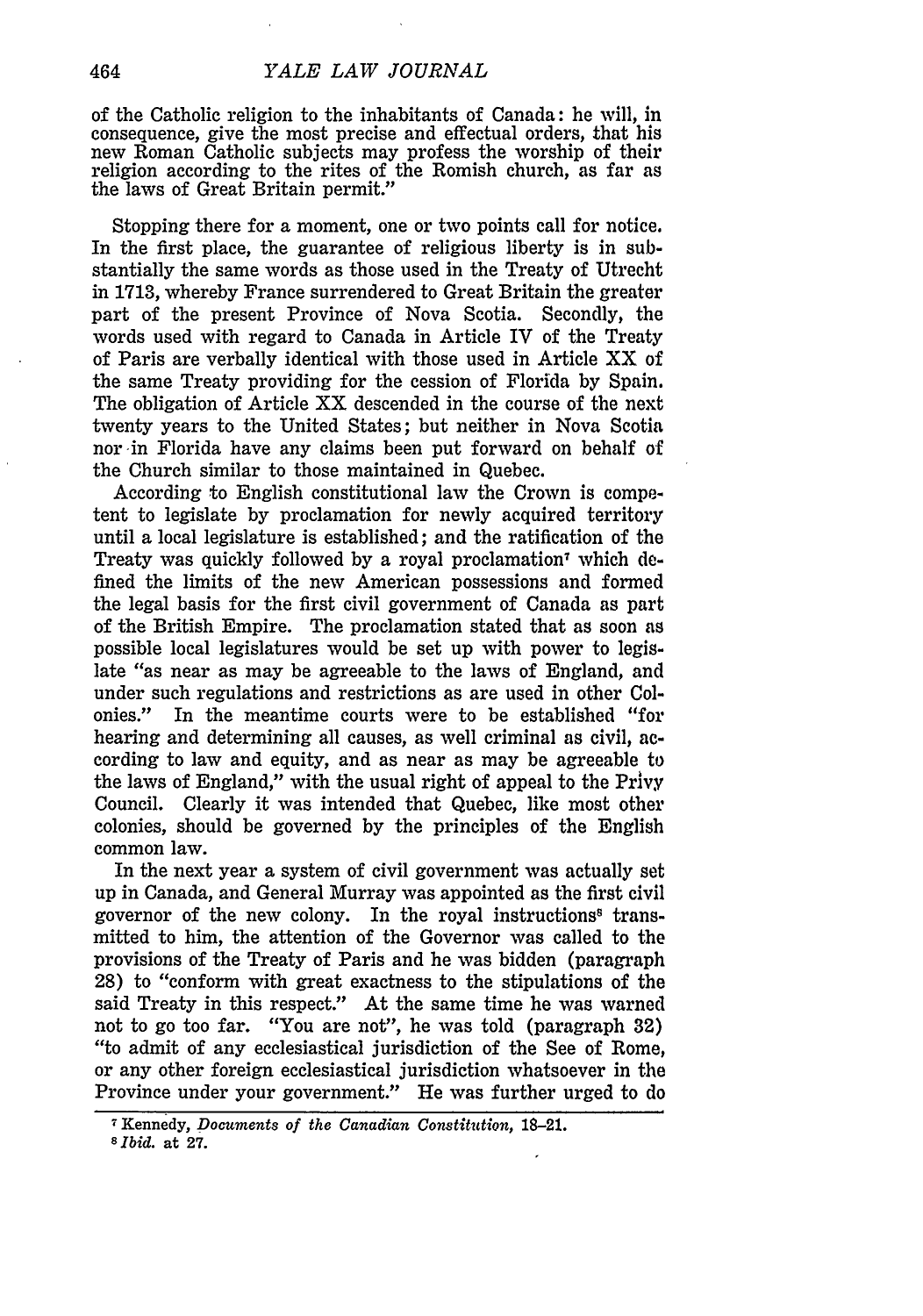all he could "to the end that the Church of England may be established both in principles and practice, and that the said inhabitants may by degrees be induced to embrace the Protestant religion." Therefore provision was to be made for Anglican clergy, churches and services, and "you are to take especial care, that a Table of Marriages, established by the Canons of the Church of England, be hung up in all places of public worship, according to the rites of the Church of England," (paragraph 39).

Murray was a warm friend of the French Canadians, and went considerably beyond the letter of his instructions in the tolerance which he accorded to their religion and their laws. He even pressed the home government to permit the establishment of a Roman Catholic bishop at Quebec; and in 1766 Mgr Briand was privately consecrated in France and a tacit consent was given to his quiet assumption of episcopal jurisdiction in Canada. Shortly afterwards Murray returned to England, and was succeeded by Sir Guy Carleton-afterwards Lord Dorchester-the real author of the Quebec Act of 1774.

The clouds were now gathering which were shortly to break in the American revolution; and the whole of Carleton's policy as governor was directed towards meeting the coming danger. Like Murray, he had more sympathy for the quiet French peasants than for the rather troublesome community of English traders who had followed the flag into Canada. In the English he saw potential allies of the rebel colonists; and his only hope of saving Canada for the Crown lay in convincing the French Canadians that in the support of Great Britain alone could they find any security for the maintenance of their religion and their institutions. After some years of steady pressure he obtained the passage of the Quebec Act of 1774,<sup>9</sup> though only in the teeth of a vigorous opposition in the British Parliament, where the Act was bitterly denounced as an "establishment of Popery." With incredible stupidity the Continental Congress took up this argument, and pointed to the Quebec Act as yet another example of the wickedness of the British government. Naturally this extinguished any hopes which they may ever have cherished of winning the support of Canada for their cause.

The so-called "establishment of Popery" is to be found in section **5** of the Act **:10**

"And, for the more perfect security and ease of the minds of the inhabitants of the said province, it is hereby declared, That His Majesty's subjects, professing the religion of the church of Rome of and in the said province of Quebec, may have, hold, and enjoy the free exercise of the religion of the church of Rome,

**<sup>9</sup> (1774) 14** Geo. III, **c. 83.**

**<sup>10</sup>** *Ibid.* **sec. 5.**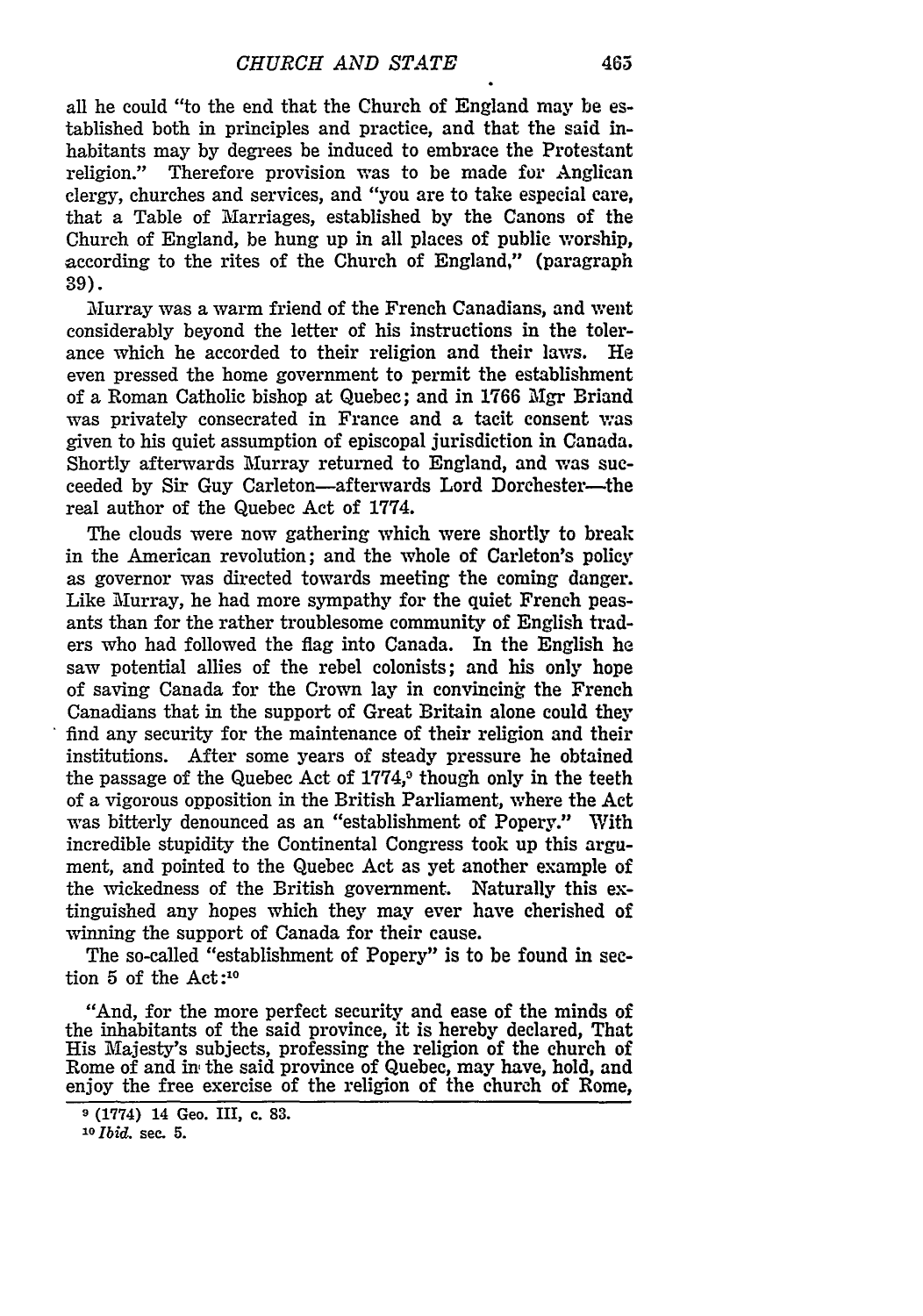subject to the King's supremacy, declared and established by an act, made in the first year of the reign of Queen Elizabeth, over all the dominions and countries which then did, or thereafter should belong, to the imperial crown of this realm; and that the clergy of the said church may hold, receive, and enjoy, their accustomed dues and rights, with respect to such persons only as shall profess the said religion."

It will be observed that by the last words of this section the payment of church dues is made a civil debt enforceable by legal process against all persons professing the Roman Catholic faith. By this provision, unique at the present day in the laws of this continent, the Roman Church is indeed placed in a privileged position, and to this extent may fairly be said to be "established". On the other hand, it should be noticed that the free exercise of the right of religious worship is made subject to the Elizabethan Act of Supremacy,<sup>11</sup> which in very comprehensive language expressly prohibits any "jurisdiction" by the See of Rome, or any other foreign power, in any part of the British dominions.

The only other words in the Quebec Act relevant to the present question are those in section 8, which say, "that in all matters of controversy, relative to property and civil rights, resort shall be had to the laws of Canada, as the rule for the decision of the same", subject to any changes that might be introduced by later legislation. The words "property and civil rights" are clearly used in contrast to the later provision in section 11 by which the English criminal law is continued in force.

It is important to observe that the establishment of the French civil law in Quebec rests upon the Quebec Act alone, and not upon anything which took place earlier. Nothing is said about this point in the military capitulations or in the Treaty of Paris; and the royal proclamation of 1763,<sup>12</sup> which set up the first civil government in 1764, authorized the governor to establish courts "for hearing and determining all causes, as well criminal as civil, according to law and equity, and as near as may be agreeable to the laws of England." The instructions to Murray directed him, in setting up such courts, to follow the precedents of other colonies, particularly Nova Scotia. Under this authority Murray duly constituted courts of King's Bench and Common Pleas, in both of which the rules of English law and equity were to be administered. In the court of Common Pleas he enacted that the French law should be administered in all cases "between the natives of this Province", if the cause of action arose before October 1st, 1764. It is clear, therefore, that from 1764 to **1774** the civil law of the Province was English law, and that the Custom of Paris was not continued, but only re-introduced by the words used in section 8 of the Quebec Act.

12 **Kennedy,** *supra* **note 7, at 18.**

**<sup>11 (1558) 1</sup> Eliz.** c. **1.**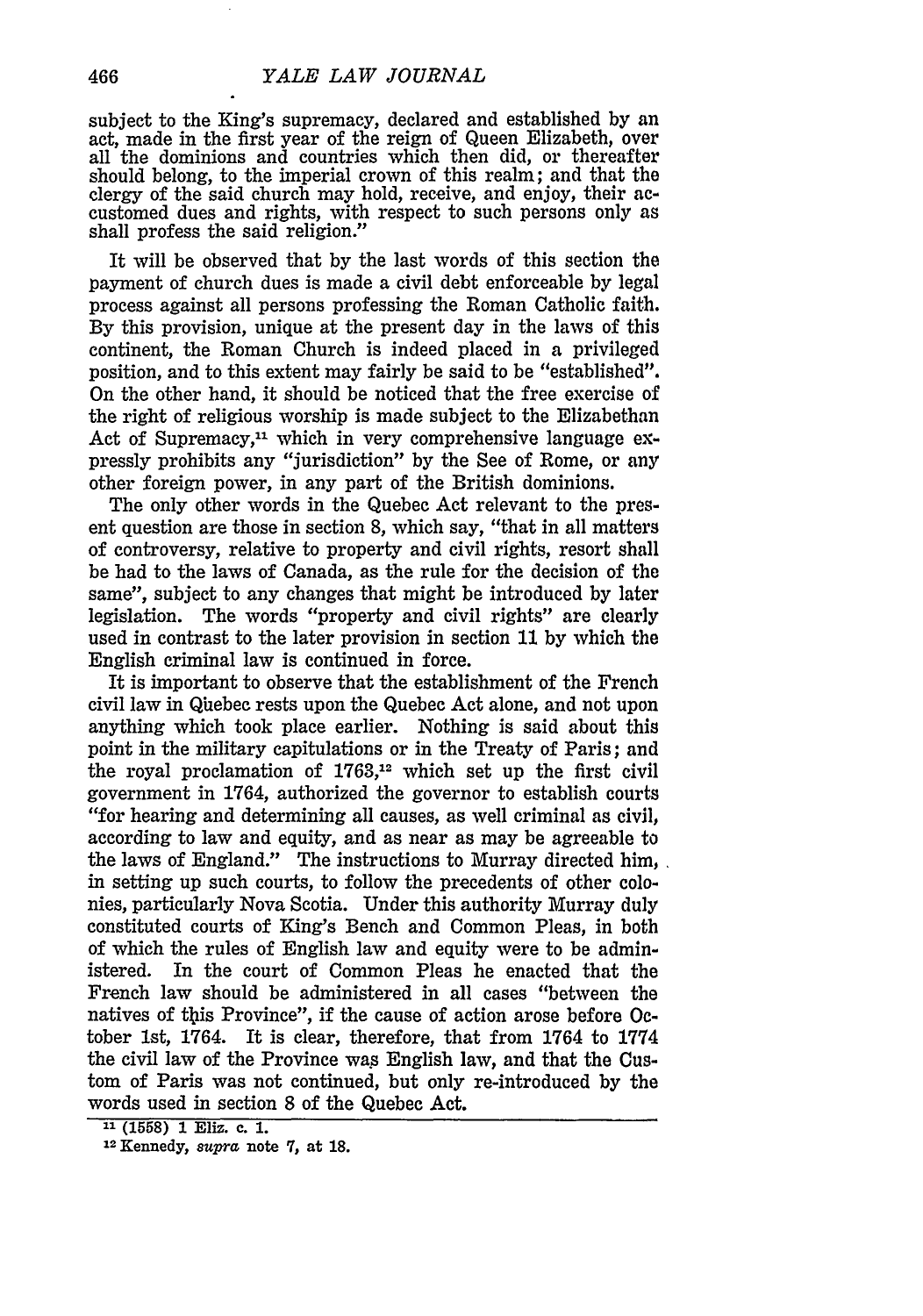Except for certain statutes dealing with the keeping of marriage registers by the various churches, there is no further legislation upon the subject of marriage until the enactment of the Civil Code in 1866. The claim that Article 127 of the Code incorporates the canon law therefore rests upon two grounds only -the grant of religious freedom in section **5** of the Quebec Act, and the re-establishment of the French law "relative to property and civil rights" in section **3.** The statute of **1540,13** establishing the English law of prohibited degrees and abolishing most of the purely ecclesiastical impediments to marriage, is expressly stated to apply "in this the King's realm, or any His Grace's other lands and dominions", and it was clearly introduced into Canada by the proclamation of 1763. Is it repealed by the words "relativa to property and civil rights"?

It may seem strange that a question vitally affecting so many people was not finally settled until the Privy Council decided *Despatie v. Tremblay* in 1921.<sup>14</sup> What is even more surprising is the gradual acceptance in the Province of the ecclesiastical claim that the canon law was part of the civil law to the extent that it could even be enforced, in certain cases, against people who were not of the Roman allegiance. Further, it should be noticed that the extreme ecclesiastical view implied the acceptance, not only of the Roman canon law as it stood in 1763 or 1866, but of any subsequent additions and modifications. In other words, it involved this consequence, that the Pope was a legislature capable of altering the civil law in Canada. The effect of this was not fully realized until the promulgation of the famous Papal decree *Ne Temere* in 1908. **By** this decree it was laid down that all marriages between Catholics and non-Catholics were invalid unless celebrated by a Roman Catholic priest under the authority of the bishop, and in a country where this practice was specially permitted.

In strictly ecclesiastical circles it was undoubtedly held that this piece of Papal legislation was automatically incorporated into the law of Quebec under the terms of Article 127. Among civil lawyers there was some difference of opinion, the more conservative, even among those who supported the church claims, holding that the only part of the canon law incorporated was that in force in 1866. I have been able to find only two reported decisions bearing upon this point. In an undefended case, *Barbeau v. Dahlmann*.<sup>15</sup> Bruneau, J., annulled a mixed marriage at the petition of the Protestant wife on the ground of non-compliance with the canon law, which in this case must have meant the

**<sup>1</sup> 3** *Supra* **note 6.**

*<sup>24</sup>Supra* **note 1.**

<sup>15</sup> **(1920) 59 Que. Super. Ct. 384.**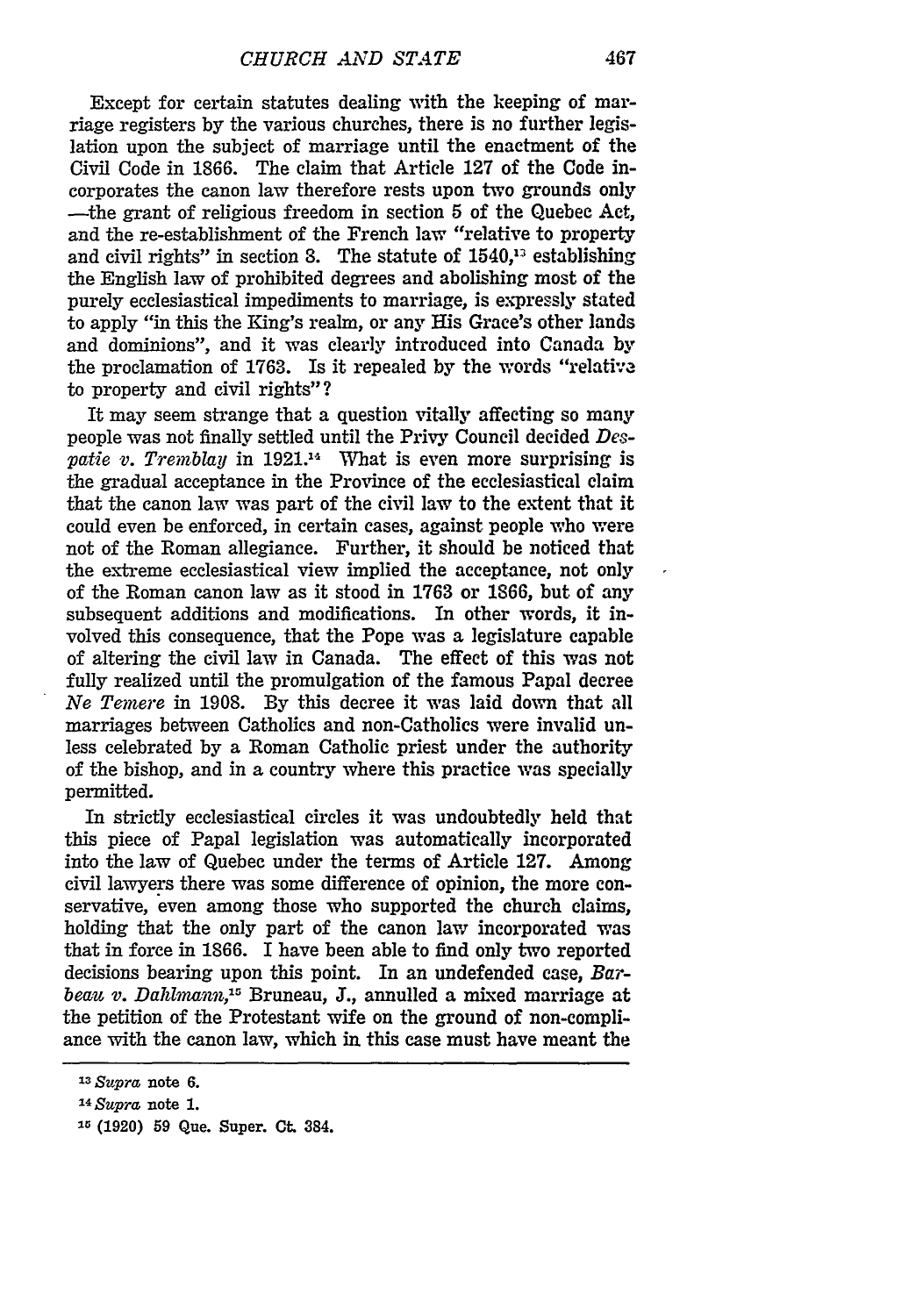*Ne Temere* decree. In a more recent case of *Plante v. Zannis*<sup>16</sup> the Roman Catholic wife claimed annulment of a marriage contracted with a man of the Greek Orthodox faith and celebrated before a priest of the Anglican communion. Belleau, **J.,** stated that he was reluctantly compelled to follow the Privy Council decision, 17 which he described as a "thunderbolt in a clear sky" *("la foudre dans un ciel serein"),* but intimated that if he had been free to follow his own judgment, he would have applied the *Ne Temere* decree *("devenu loi générale le 19 avril 1908")* and would have annulled the marriage. It is clear that in the view of the learned judge nothing but the decision of the Privy Council prevented the Pope from being a legislative authority competent by his own direct action to alter the civil law of the Province of Quebec. The judgment concludes with an impassioned appeal to the legislature to alter the law in such a manner as to effect this result. $18$ 

Perhaps the sky was not quite so clear as the learned judge seems to have thought. If conflicting decisions are any guide we can only say that the law was in a state of great uncertainty and confusion, although the main current of authority appeared to favor the ecclesiastical claims. Perhaps the most extreme instance of this point of view is to be found in the early case of Lussier v. Archambault,<sup>19</sup> decided by the Court of Queen's Bench in 1848. This was a petition for nullity on the ground of impotence, both the parties being Roman Catholics. The court, which included two English-speaking judges, actually declared itself to be incompetent to adjudicate upon the issue until the facts had been found and a decree of nullity pronounced by the episcopal tribunal. This decision was followed in a large number of cases, most of which dealt with the canon law table of prohibited degrees. On the other hand, in *Hébert v. Cloudtre*.<sup>20</sup> Charbonneau, **J.,** refused to annul a mixed marriage celebrated before a Protestant minister, taking the ground that the *Ne Tewmere* decree was effective only to bind the consciences of the faithful. To the same effect are *Burn v. Fontaine*,<sup>21</sup> decided by Torrance, J. in 1872, *Delpit v. Côté*,<sup>22</sup> decided by Archibald, J., in 1901, and the dissenting judgment of Archibald, J., in *Trem*.

- **'9 (1848) 11** Lower Canada Jurist, **53.**
- **<sup>20</sup>(1912)** 41 **Que. Super, Ct.** 249.
- **<sup>21</sup>(1872)** 4 **Revue** L~gale, **163.**
- **22 (1901)** 20 **Que. Super. Ct. 338.**

**<sup>16</sup>**(1925) **63** Que. Super. **Ct. 155.**

**<sup>17</sup>***Despatie v. Tremblay,* supra note **1.**

**<sup>1</sup>s** Since confederation any such law would almost certainly **be** beyond the competence of the provincial legislature.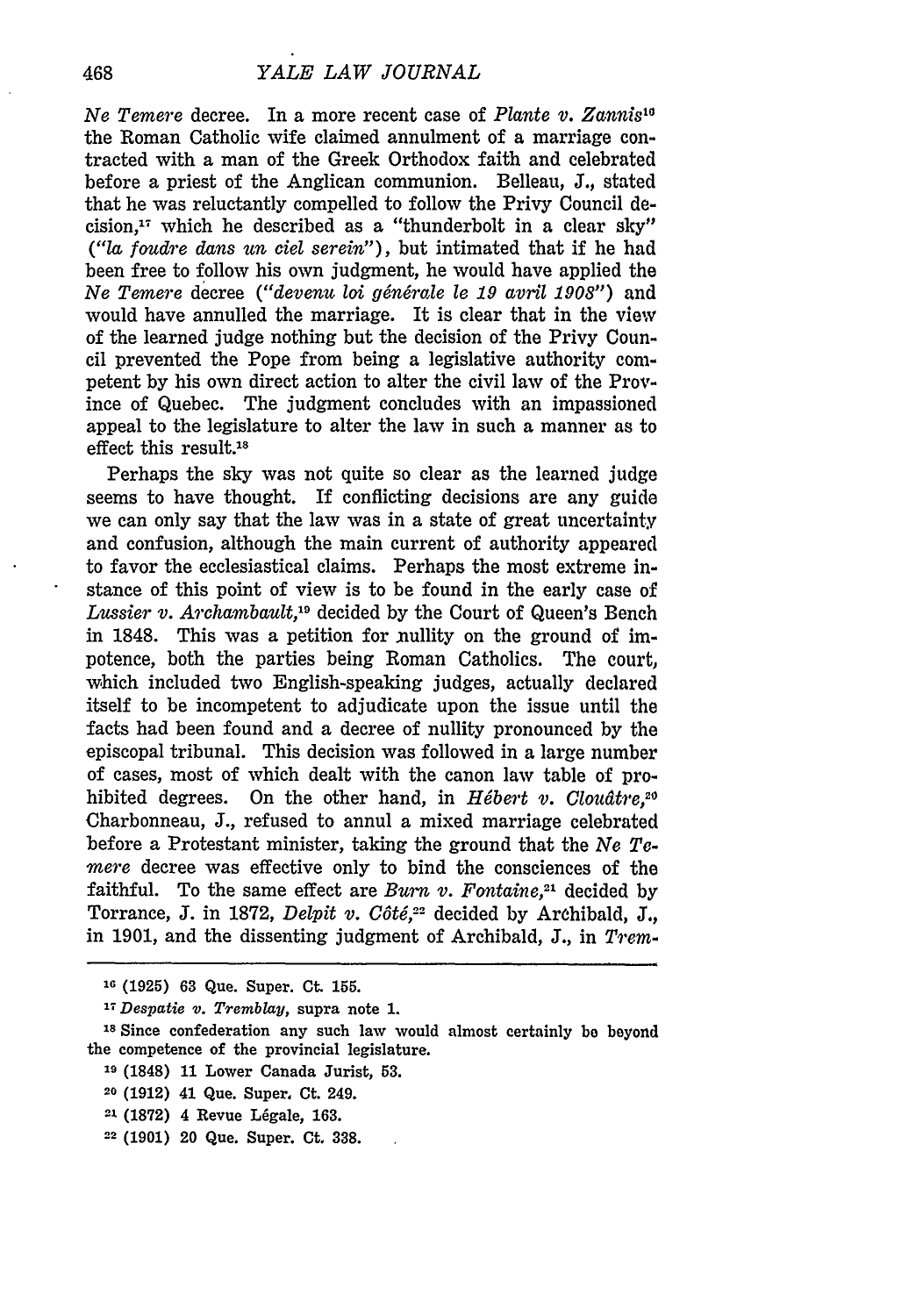*blay v. Despatie.2* In certain other cases the complications of fact prevented the issue from being clearly raised.2'

It now remains to state briefly the main features of the celebrated case which closed the controversy from a legal point of view. The parties, both of whom were Roman Catholics, were married in 1904 by their own parish priest, all the civil law requirements as to form having been duly observed, but no ecclesiastical dispensation being obtained, or its necessity foreseen. Six years later the husband discovered that he and his wife were fourth cousins, being descended from common ancestors who had inter-married in 1781, the relationship thus being within the last limit of the prohibited degrees established by the Fourth Council of the Lateran in **1215.** Armed with this genealogical evidence he went before the Bishop of St. Hyacinthe and obtained a decree purporting to annul his marriage on the canonical grounds. With the episcopal decree in his hand he next went before the Superior Court, and in 1911 Bruneau, J., gave judgment<sup>25</sup> annulling the marriage from the point of view of the civil law. "Virtuellement", observed the learned judge, "l'article 127 subordonne le mariage, comme contrat civil, à l'autorité du pouvoir ecclésiastique, puisque le pouvoir séculier ne reconnaît de mariage validement contracté que celui qui l'a été d'après les règles admises par les autorités religieuses, de quelques dénominations qu'elles soient." **26** The acceptance of the theory thus concisely stated would have made of Quebec a jurisdiction unique upon this continent and very nearly unique in the civilised world of to-day.

Upon appeal, this judgment was confirmed $2^r$  by a majority of the Court of Review (Tellier and De Lorimier, **JJ.),** Archibald, **J.,** dissenting. From this decision an appeal was taken to the Privy Council, where the case was twice argued, the final hearing being taken in 1920 before Lords Birkenhead, Haldane, Cave, Dunedin, and Moulton-a very strong court. On the 11th of February, 1921, Lord Moulton delivered the judgment of their Lordships allowing the appeal and pronouncing for the validity of the marriage.28

**<sup>2-3</sup>** (1912) 43 Que. Super. **Ct. 59,** 90.

<sup>24</sup> In 1912 the Supreme Court of Canada rendered an advisory opinion upon the question, the majority of judges taking the view that the canon law was not incorporated. *Matter of Authority of Parliament of Canada to amend "The Marriage Act?'* (1912) 46 Can. Sup. Ct. Rep. 132. Upon appeal to the Privy Council it became unnecessary to decide the point.

**<sup>2:</sup>i** *Tremblay v. Despatie* **(1911)** 40 Que. Super. **Ct.** 429. In preliminary proceedings in **1910,** which are sufficiently indicated in the judgment, the Court of Review held that the trial judge must require proof of the facts instead of merely acting upon the bishop's decree. **<sup>26</sup>***Supra* note **25,** at 437.

*<sup>27</sup>Tremblay v. Despatie* **(1912)** 43 Que. Super. **Ct 59.**

*<sup>28</sup> Despatie v. Tremblay, supra* note **1.**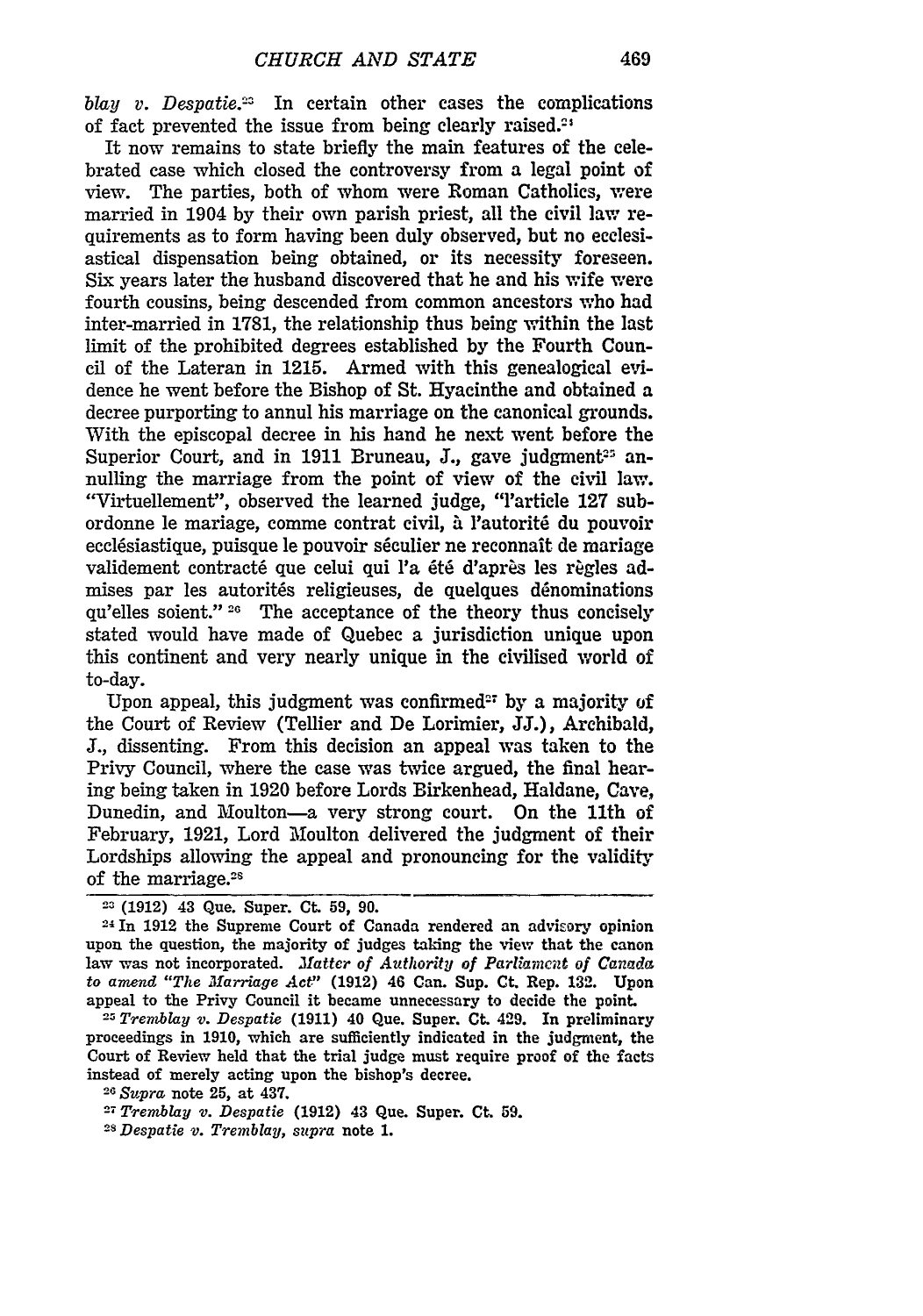Owing to the peculiar conditions obtaining in the Province of Quebec, there is a local tendency to represent the question at issue as being one between Roman Catholic and Protestant, an attitude which unfortunately is likely to make difficult the judicial and dispassionate investigation of the problem involved. In truth the whole dispute is part of the age-long controversy between Church and State, a struggle which has sometimes been keenest when both contending parties were of the same religious faith. This ancient war has been waged on many fronts, of which marriage and education have perhaps been the most important in modern times. So far as education is concerned, the claims of the Church in this Province have been conceded in their entirety in a manner that is unparalleled upon this continent. For educational purposes the whole population of Quebec is crudely divided into two sections, respectively labelled "Catholic" and "Protestant", and the education of Roman Catholics, from the primary schools to the two French universities, is placed under the entire control of the Church. This solution of the educational problem has naturally given rise to many difficulties and inconveniences, but the limits of the present article do not permit of their analysis in detail. At times the war has spread to other fronts; and the claim has even been seriously made that Roman Catholic electors are bound as a matter of conscience and discipline to vote in accordance with the instructions of their clergy. At the general election of **1896** when Mr. Wilfrid Laurier, then the Liberal leader, differed from the hierarchy of his own Church upon the Manitoba schools question, some of the bishops formally asserted that it was mortal sin to vote contrary to clerical instructions, and this attitude was very widely taken up **by** the parochial clergy. In this case, however, the Holy See itself tactfully discouraged the extreme ecclesiastical claims; and Laurier's victory at the elections served as a salutary warning against the undue assertion of spiritual authority. In one form or another the question is always with us.

A well known epigram has described Oxford as "the home of lost causes and impossible loyalties." The author was not an Oxford man, and to those who know her well the Oxford of our own day appears rather as a place where the newest and headiest wines are continually fermenting in old bottles. With more truth the classic epigram might be applied to the continent of North America, which is more and more tending to become a museum of political and ecclesiastical ideas that have been discarded in Europe. To take one example, the American Constitution is now, both in form and in substance, the oldest constitution of major importance in the civilised world, and has alone succeeded in preserving the independent personal monarchy as a fundamental political institution. To a large extent the political ideas of the eighteenth century are still dominant in the